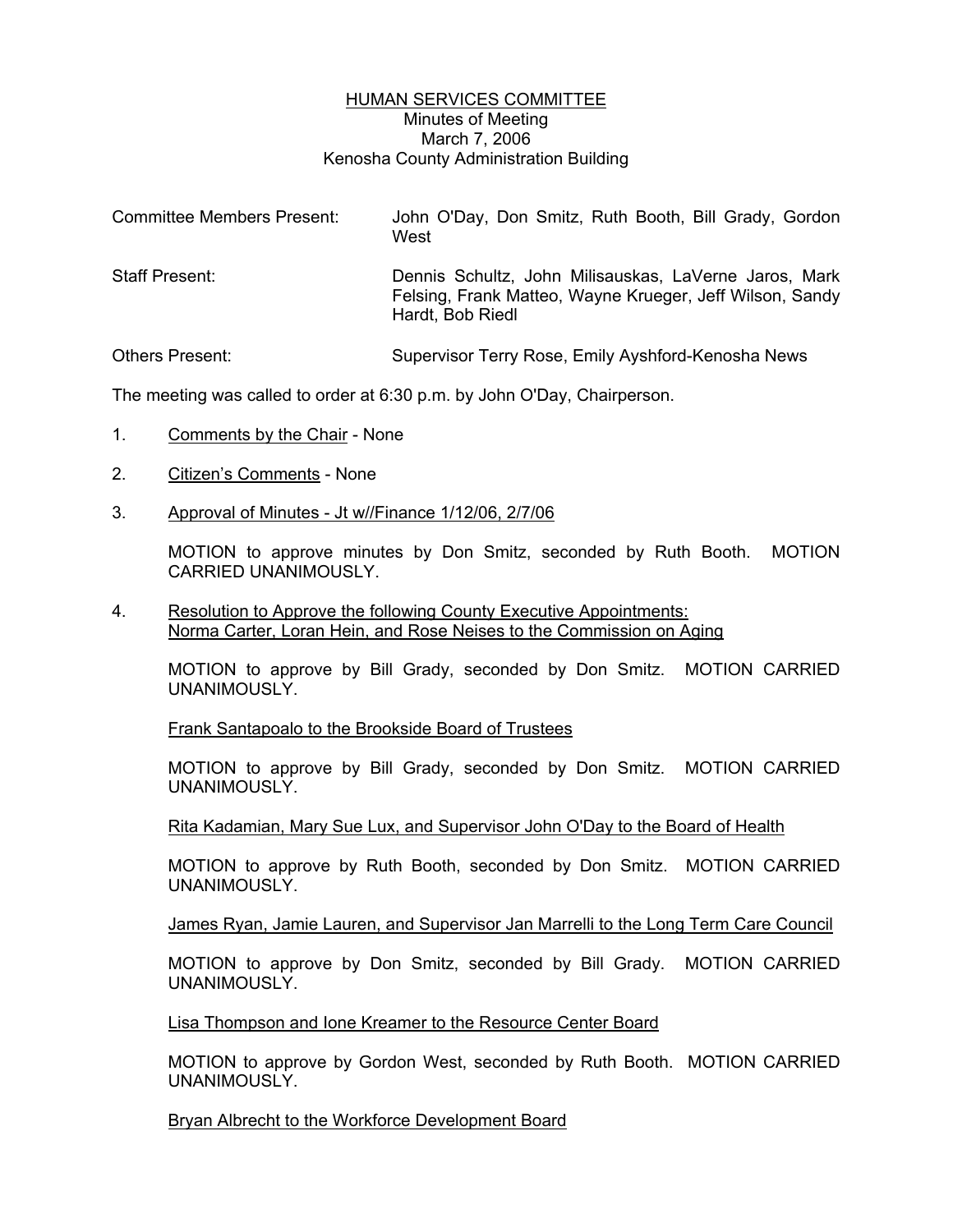John Milisauskas stated that Bryan Albrecht will be replacing Sam Borden, representing secondary education, a key partner on the Workforce Development Board (WDB).

Terry Rose commented that he had requested a copy of the attendance record for WDB members. Many had very poor attendance records. He hopes that Mr. Albrecht's attendance is better than his predecessor. Dennis Schultz responded that Mr. Albrecht has assured him that he will be at the Board meetings and that he considers it an honor to be a representative on this Board.

Mr. Milisauskas informed everyone that the WDB was reduced from 45 to 29 members because of attendance issues. John O'Day asked Mr. Milisauskas to keep this Committee apprised of the attendance of WDB members.

MOTION to approve by Gordon West, seconded by Ruth Booth. MOTION CARRIED UNANIMOUSLY.

## 5. DHS: Resolution to Closeout 2005

Jeff Wilson stated that 4 divisions needed additional monies to cover the costs they had incurred. A couple had surpluses and are helping to cover those costs. Aging needed \$171,000 and Disability Services (DDS) needed \$464,000. DDS had higher utilization in their state institutions. St. Luke's closed down for a while, so clients had to move to a state institution for 120 days at a cost of \$175,000. They also had a decrease in Federal Financial Participation revenues and had court-ordered clients. We did receive some additional revenue - \$568,000 - from WIMCR, and this helped. DCFS had some surpluses - \$369,000, and Health had a surplus of \$28,000. We will be requesting that the County surplus cover the DHS 2005 deficit of \$80,000. Because we are not totally done with our projections, this figure could even be \$50,000. As of today, the figure was down to \$68,000.

Dennis Schultz added that there were some reductions in services in 2005, which helped bring the deficit down; it could have been \$800,000. We are very pleased to be here with only an \$80,000 deficit. This will be taken from the County surplus, not the general fund.

MOTION to approve by Bill Grady, seconded by Don Smitz. MOTION CARRIED UNANIMOUSLY.

## 6. DHS: Resolution to Modify the 2006 Budget for the Comprehensive Community Services Quality Improvement Grant

Jeff Wilson said that we became certified in 2005 to administer a Comprehensive Community Services Program, to draw down Medicaid funds. We are now one of 3 counties awarded a State grant for the CCS Quality Improvement Program. This means we will have input into this quality improvement process which will be implemented statewide. These funds, totaling \$58,998, will be used to train staff and clients, planning & evaluation, stipends to consumers to get them to attend meetings, etc. This is a onetime grant. We are not hiring any new individuals for this; money will be added to current contracts we have.

MOTION to approve by Bill Grady, seconded by Don Smitz. MOTION CARRIED UNANIMOUSLY.

7. Resolution to Establish the Position of Director of Fiscal Services-Human Services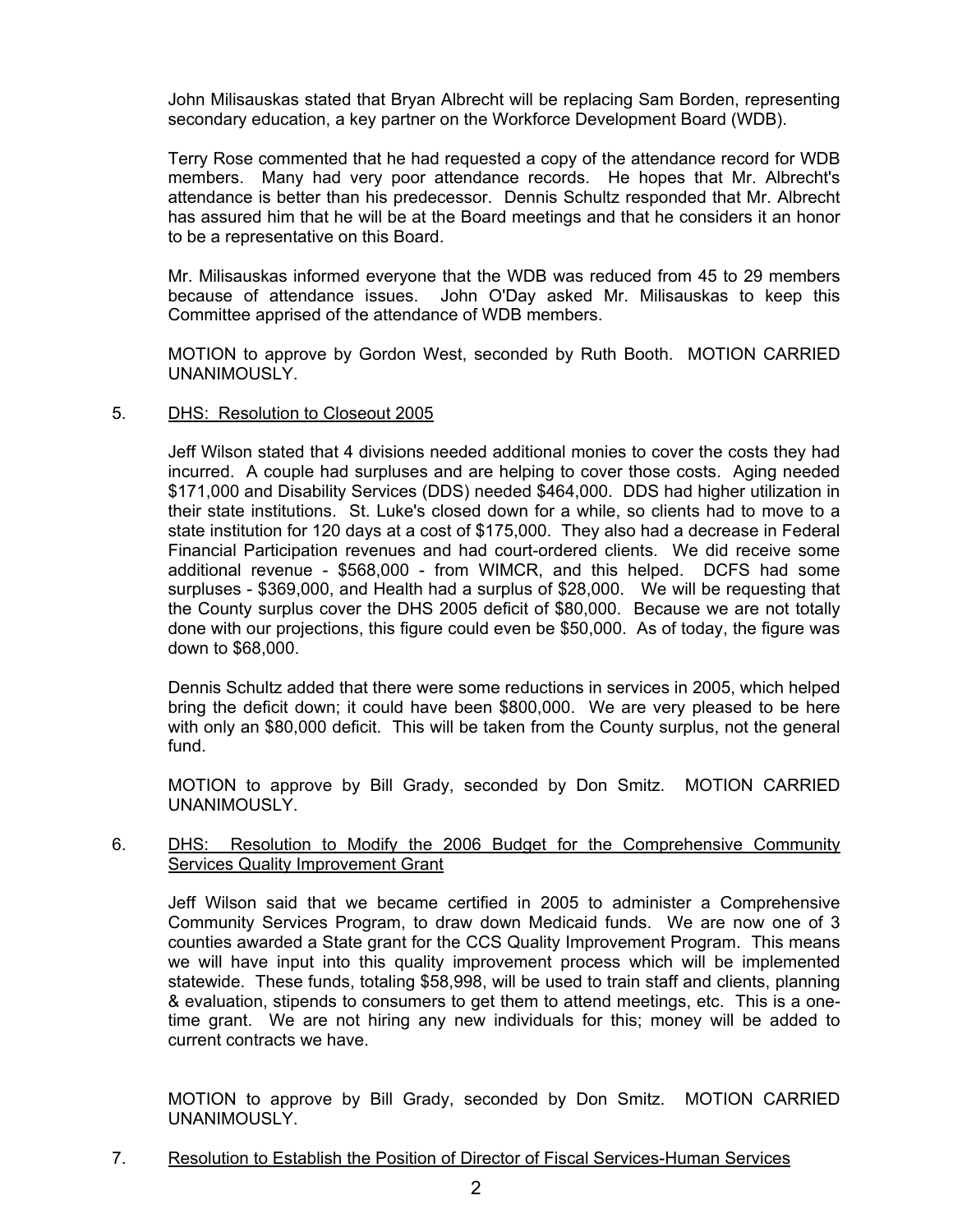Bob Riedl stated that there needs to be a fiscal position with the proper authority to administer changes that are going on in the Dept. of Human Services. A fiscal person who holds a director position rather than a manager position is needed. We wish to create a new fiscal director position and eliminate the fiscal manager position. The new position would be placed in Wage Range "I", which places the fiscal director with most of the other directors.

Dennis Schultz added that the Governor came to Kenosha about a month ago and gave a grant to CMO. Kenosha is on the fast track to become a pilot for Family Care. If we are going to re-design long-term care, we need to combine the two divisions of Aging and Disability Services. It makes perfect sense to do this now. We will start this in 2007. There may be reductions in county and contracted staff. We will also be administering a new program and costing it. Currently, the fiscal manager works with all directors and their fiscal staff. We need someone who can work equally with division directors. We want to be able to learn sooner when there are problems in any of our divisions. We are also making our contracts more accountable. Of our \$83 million budget, \$50 million is contracted out. Our fiscal person will have more responsibility and more authority. Because this is a new position, our current fiscal manager, Laurie Staves, will need to re-apply.

Bill Grady asked the amount of wage increase. Mr. Schultz responded it would be approximately \$5,000.

This new position will be advertised and posted, probably around June or July. Mr. Schultz said he would recommend Laurie Staves be appointed interim director. Citing the previous \$800,000 deficit, Mr. Schultz said we got lucky with the WIMCR funds. Laurie Staves and her fiscal team have done a wonderful job working with the division directors, identifying problems and bring the deficit down to \$80,000. Ms. Staves does an excellent job and we need to have that caliber of employee in the County. We have a very complicated funding mechanism. We need to be very creative to offset costs. Our fiscal expert also knows our operations. We are working now on combining the 2 divisions. It has to be done by 1/1/07.

Bill Grady suggested some modifications to the resolution: In the fifth paragraph, remove the word "FURTHER", and add at the end, "the financial impact not to exceed \$5,000". Also add a 6th paragraph stating, "BE IT FURTHER RESOLVED, that there will be no additional full-time equivalents as a result of this addition."

MOTION to approve with the suggested modifications by Ruth Booth, seconded by Bill Grady. MOTION CARRIED UNANIMOUSLY.